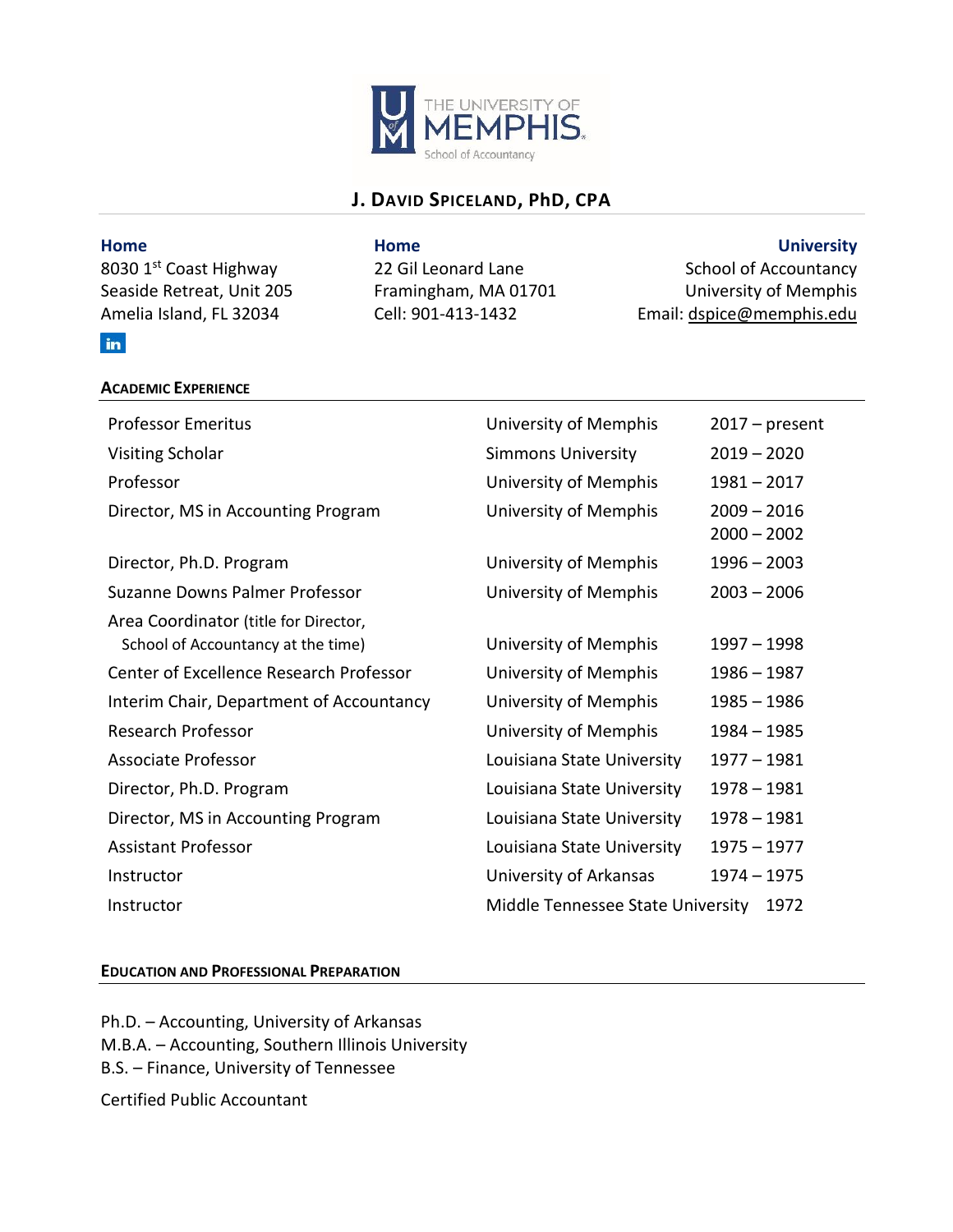- Thomas, W., M. Drake, J. Thornock, J.D. Spiceland, **FINANCIAL ACCOUNTING FOR MBAS**, McGraw–Hill Education, New York, forthcoming, 2022.
- Spiceland, J.D., M. Nelson*,* and W. Thomas, **INTERMEDIATE ACCOUNTING**, *Tenth Edition*, McGraw–Hill Education, New York, 2020, 2018, 2015, 2013, 2011, 2009, 2007, 2004, 2001, 1998.

*First Edition:* Spiceland, J.D. and J.F. Sepe, 1998. *Second Edition:* Spiceland, J.D., J.F. Sepe, and L. Tomassini, 2001. *Third Edition:* Spiceland, J.D., J.F. Sepe, and L. Tomassini, 2004. *Fourth Edition:* Spiceland, J.D., J.F. Sepe, and L. Tomassini, 2007. *Fifth Edition:* Spiceland, J.D., J.F. Sepe, M. Nelson, and L. Tomassini, 2009. *Sixth Edition:* Spiceland, J.D., J.F. Sepe, and M. Nelson, 2011. *Seventh Edition:* Spiceland, J.D., J.F. Sepe, and M. Nelson, 2013. *Eighth Edition:* Spiceland, J.D., J.F. Sepe, M. Nelson, and W. Thomas, 2015. *Ninth Edition:* Spiceland, J.D., M. Nelson, and W. Thomas, 2018. *Tenth Edition:* Spiceland, J.D., M. Nelson, and W. Thomas, 2020. **Also in***: Chinese Editions Canadian Editions Global Editions*

- Spiceland, J.D., W. Thomas, and D. Hermann*,* **FINANCIAL ACCOUNTING**, *Fifth Edition*, McGraw–Hill Education, New York, 2019, 2016, 2014, 2011, 2009.
- Spiceland, J.D., W. Thomas, and D. Hermann*,* **FINANCIAL ACCOUNTING: MAKING THE CONNECTION**, McGraw-Hill, Burr Ridge, Illinois, 2013.
- Spiceland, J.D., et. al., **STUDY GUIDE - INTERMEDIATE ACCOUNTING**, *Tenth Edition*, McGraw–Hill Education, New York, 2020, 2018, 2015, 2013, 2011, 2009, 2007, 2004, 2001, 1998.
- Spiceland, J.D.*,* "Internet Primer," chapter **IN CASE IMPLEMENTATION MANUAL***,* Irwin/McGraw-Hill, Burr Ridge, Illinois, 1998.
- Zekany, K. and J.D. Spiceland*,* **DIRECTORY OF DISSERTATIONS IN ACCOUNTING**, Markus Wiener Publishing, New York, *Second Edition*, 1996, 1986. *First Edition:* Spiceland, J.D., 1986. Second Edition: Zekany, K. and J.D. Spiceland, 1996.
- Spiceland, J.D. and S. Agrawal*,* **INTERNATIONAL BIBLIOGRAPHY TO ACCOUNTING JOURNALS**, Berg Publishers Ltd., Warwickshire, England, 1988.
- Spiceland, J.D., **Study Guide for Use with Intermediate Accounting**, Richard D. Irwin, Inc., Homewood, Illinois, 1992, 1989.
- Spiceland, J.D. and S. Agrawal**, AN INTERNATIONAL GUIDE TO ACCOUNTING RESEARCH**, Markus Wiener Publishing, New York, 1993, 1988.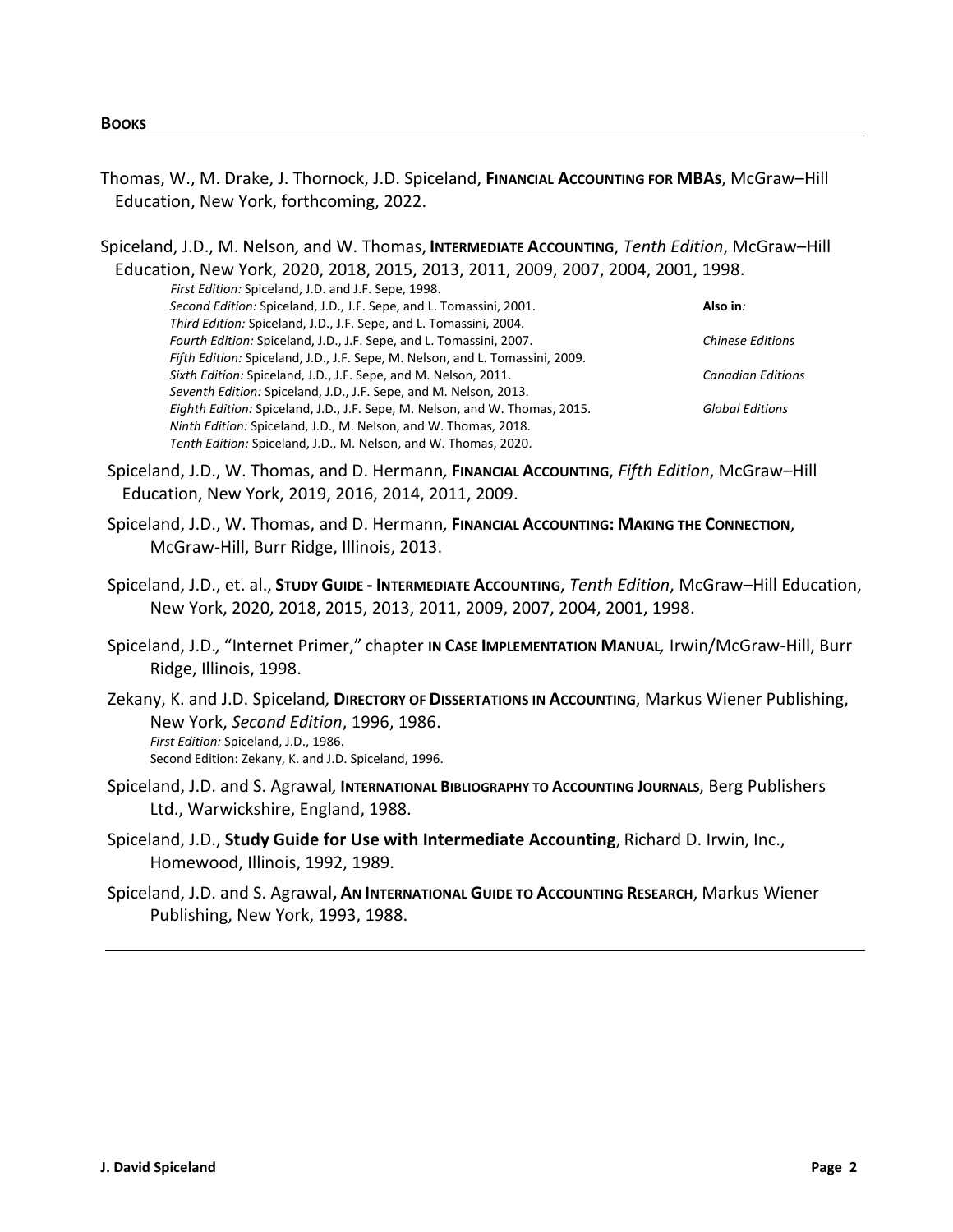- Spiceland, C., D. Spiceland, and P. Njoroge, "Tourist Trap: The New Lease Accounting Standard and Debt Covenants," **JOURNAL OF ACCOUNTING EDUCATION**, Volume 45, December 2018, pp. 45-59.
- Callahan, C.M., C.P. Spiceland, J.D. Spiceland, and S. Hairston, "A Teaching Practicum/Professional **Development Course as an Integral Component of a PhD Program," ISSUES IN ACCOUNTING EDUCATION***,* Volume 31, Issue 2, 2016.
- Spiceland, C.P., J.D. Spiceland, and S.J. Schaeffer, "Using a Course Redesign to Address Retention and Performance Issues in Introductory Accounting" **JOURNAL OF ACCOUNTING EDUCATION***,* Volume 33, Issue 1, 2015, pp. 50–68. [featured in *JAE* 2016 *Accounting Education Literature Review* and highlighted in *JAE* Editors' Choice]
- Spiceland, C.P., J.D. Spiceland, and P.J. Njoroge, "Linking Healthcare Quality to the Bottom Line: What Do We Know?" **INTERNATIONAL JOURNAL OF MANAGEMENT ACCOUNTING RESEARCH***, lead article*, Volume 4, Issue 2, 2014, pp. 111–132.
- Sepe, James, and J. D. Spiceland, "Teaching the Income Statement: Framing the Discussion within the Context of Earnings Quality," **ADVANCES IN ACCOUNTING EDUCATION***, lead article*, Volume 9, Fall, 2008, pp. 1–16*.*
- Rezaee, Z., R. Elmore, and J.D. Spiceland, "An Examination of the Status and Attributes of Chair Professorships in Accounting," **THE ACCOUNTING EDUCATORS' JOURNAL***,* Volume XVI, 2006, pp. 97–118.
- Rezaee, Z., J.D. Spiceland, and R. Elmore, "Endowed Chairs in Accounting Worldwide," **ACCOUNTING EDUCATION***,* 13(1), March, 2004, pp. 29–50.
- Spiceland, J.D. and C.J. Langstraat, "Tax and Non–Tax Considerations in Using Special Need Trusts to Provide Long Term Care," **TAX STRATEGIES**, Volume 73, Number 3, 2004, pp. 158–161.
- Rezaee, Z., and J. D. Spiceland, "The Impact of Accounting Standards on Business Combinations and Intangible Assets," **CORPORATE FINANCE REVIEW**, Volume 8, Number 2, September/October, 2003, pp. 20–27.
- Rezaee, Z., and J. D. Spiceland, "Accounting for Impairment and Disposal of Long–Lived Assets under SFAS No. 144," **CORPORATE FINANCE REVIEW**, Volume 8, Number 3, November/December, 2003, pp. 30–38.
- Spiceland, J.D. and C.P. Hawkins, "The Impact on Learning of an Asynchronous Active Learning Course Format," **THE JOURNAL OF ASYNCHRONOUS LEARNING NETWORKS**, 6(1), July, 2002.
- Spiceland, J. D., "Active Learning Through the Internet," **THE MENTOR**, Center for Academic Excellence, University of Memphis, January, 1999.
- Spiceland, J.D.*,* "Active Learning and the Internet: Integrating Web–Based Features with Teaching Techniques Proves Worthwhile for Students," **ACCOUNTINGNET,** August 2, 1999.
- Rigsby, J. T., P. Siegel, and J. D. Spiceland, "Mentoring Among MAS Professionals: An Adaptive Mechanism to Cope with Rapid Corporate Change," **MANAGERIAL AUDITING JOURNAL**, (Volume 13, Number 2, 1998), pp.107–116.
- Spiceland, J. D., "A Course Website Can Remarkably Enhance Any Course You Teach," **THE MENTOR**, Center for Academic Excellence, University of Memphis, (Volume 2, Number 2), August, 1998, pp. 14–15.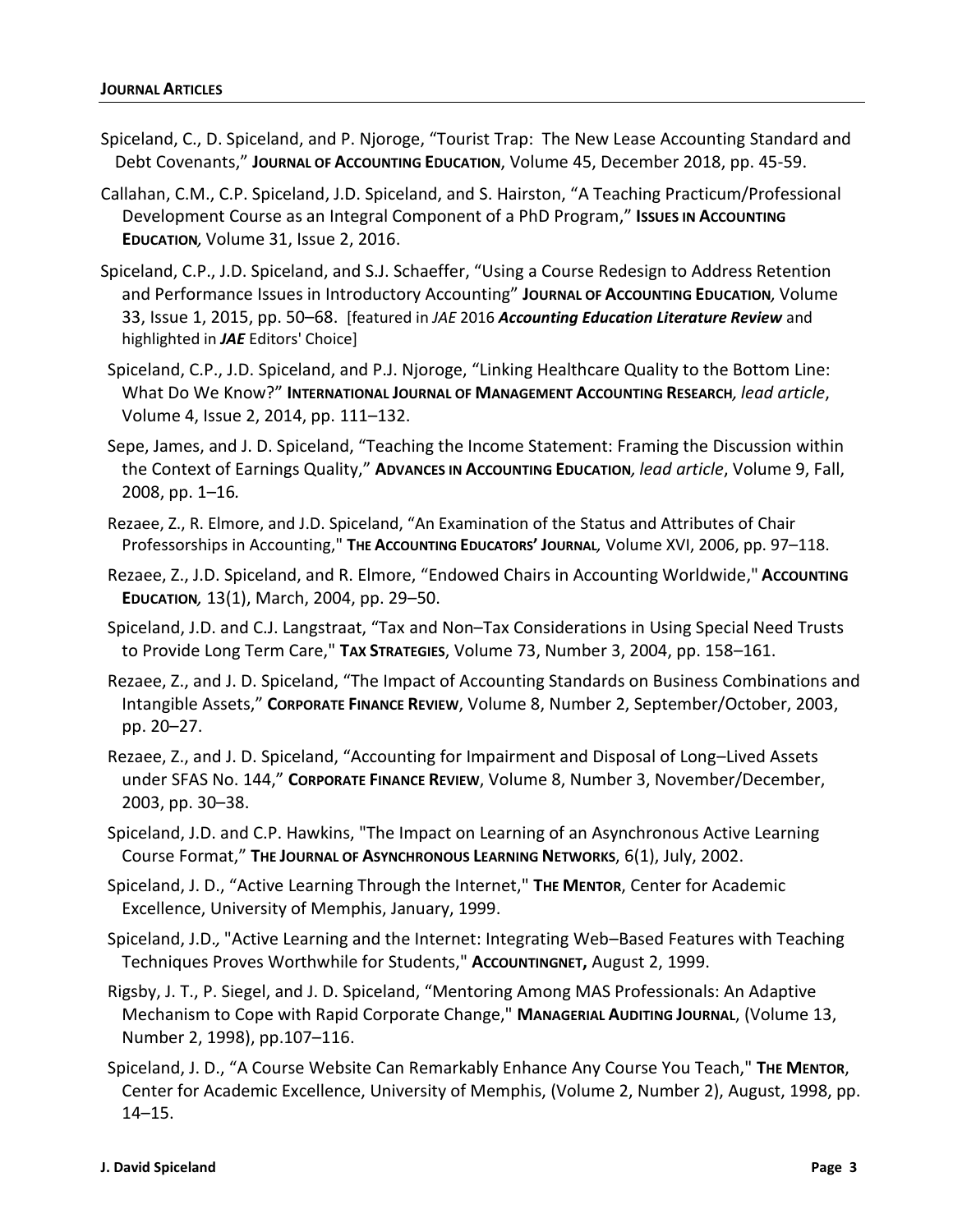#### **JOURNAL ARTICLES (continued)**

- Church, P.H., J. D. Spiceland, and C.R. George, "Assessment of Capital Budgeting Sophistication: An Application of Fuzzy Set Theory," *APPLICATIONS OF FUZZY SETS AND THEORY OF EVIDENCE TO ACCOUNTING,* **STUDIES IN MANAGERIAL AND FINANCIAL ACCOUNTING**, Volume 7, August, 1998, pp. 207–220.
- George, C. R., J. D. Spiceland, and S. George*,* "A Longitudinal Study of the Going Concern Audit Decision and Survival Time," **ADVANCES IN QUANTITATIVE ANALYSIS OF FINANCE AND ACCOUNTING**, (Volume 4, 1996), pp.77–103.
- Spiceland, J.D., J.E. Trapnell, M.L. Behrens, and A. Kablan*,* "Consequences of Financial Reporting Requirements on Managerial Decisions: The Case of U.S. Multinational Corporations and Foreign Currency Translation," *MANAGERIAL FINANCE*, (Volume 21, Number 9, 1995), pp.78–93.
- Spiceland, J.D., C. George, and M. Garzon*,* "Going Concern Audit Decision Outcomes: A Fuzzy Set Approach," APPLICATIONS OF FUZZY SETS AND THEORY OF EVIDENCE TO ACCOUNTING, STUDIES IN **MANAGERIAL AND FINANCIAL ACCOUNTING** (Volume 3, 1995), pp. 175–192*.*
- Spiceland, J.D., P. Siegel and C. George*,* "Educational Preparation of Auditors, Promotion Time, and Turnover: A Survival Analysis," **ADVANCES IN ACCOUNTING***,* (Vol. 10, 1992), pp. 61–76.
- Spiceland, J.D. and P. Lin*,* "Electronic Epidemic: Computer Viruses Spreading Across the United States," **THE TENNESSEE CPA**, (February, 1989), pp. 1–2.
- Siegel, P. and J.D. Spiceland, "An Analysis of Professional Background and Public Accounting Performance," **TODAY'S CPA**, (May – June, 1989), pp. 14–18.
- Eaton, R. and J.D. Spiceland, "The New Look of EDP Auditing," **JOURNAL OF ACCOUNTING AND EDP**, (Fall, 1989), pp. 32–34.
- Siegel, P. and J.D. Spiceland*,* "The Effect of Educational Background on Auditor Success," **THE ACCOUNTING EDUCATORS' JOURNAL**, (Spring, 1988), pp. 22–28.
- Spiceland, J.D.*,* "Database Reporting," **JOURNAL OF ACCOUNTING AND EDP**, (Summer, 1988), pp. 62–65.
- Banham, R. and J.D. Spiceland*,* "Tax Research: Coming Soon on Compact Disc," **JOURNAL OF ACCOUNTING AND EDP**, (Fall, 1988), pp. 67–69.
- Barton, M.F. and J.D. Spiceland*,* "Joint Cost Allocation as a Principal Cost Control Strategy," **PRODUCTION AND INVENTORY MANAGEMENT**, (Second Quarter, 1987), pp. 117–122.
- Church, P. and J.D. Spiceland*,* "Enhancing Business Forecasting with Input from Boundary Spanners," **JOURNAL OF BUSINESS FORECASTING***, lead article* (Spring, 1987), pp. 2–6.
- G. Minmier, J.D. Spiceland*,* and P. McMickle, "Center for Microcomputer Applications In Accounting," **INSIGHTS INTO EXCELLENCE**, (Spring, 1987), p. 4.
- Spiceland, J.D. and A. Winters, " Market Response to Stock Distributions: The Effects of Magnitude, Anticipation, and Cash Returns," **ACCOUNTING AND BUSINESS RESEARCH***,* (Summer, 1986), pp. 221– 225.
- Barton, M.F. and J.D. Spiceland*,* A Practical Alternative to Joint Cost Allocation," **THE WOMAN CPA***,* (July, 1985), pp. 24–26.
- Spiceland, J.D.*,* "Accounting Education for the Non–Accountant," **JOURNAL OF BUSINESS EDUCATION***,* (March, 1983), pp. 218–219.
- Barton, M.F. and J.D. Spiceland*,* "A New Accounting Approach for Assigning Joint Costs in the Oil and Gas Industry," **TEXAS BUSINESS REVIEW***,* (March–April, 1983), pp.98–100.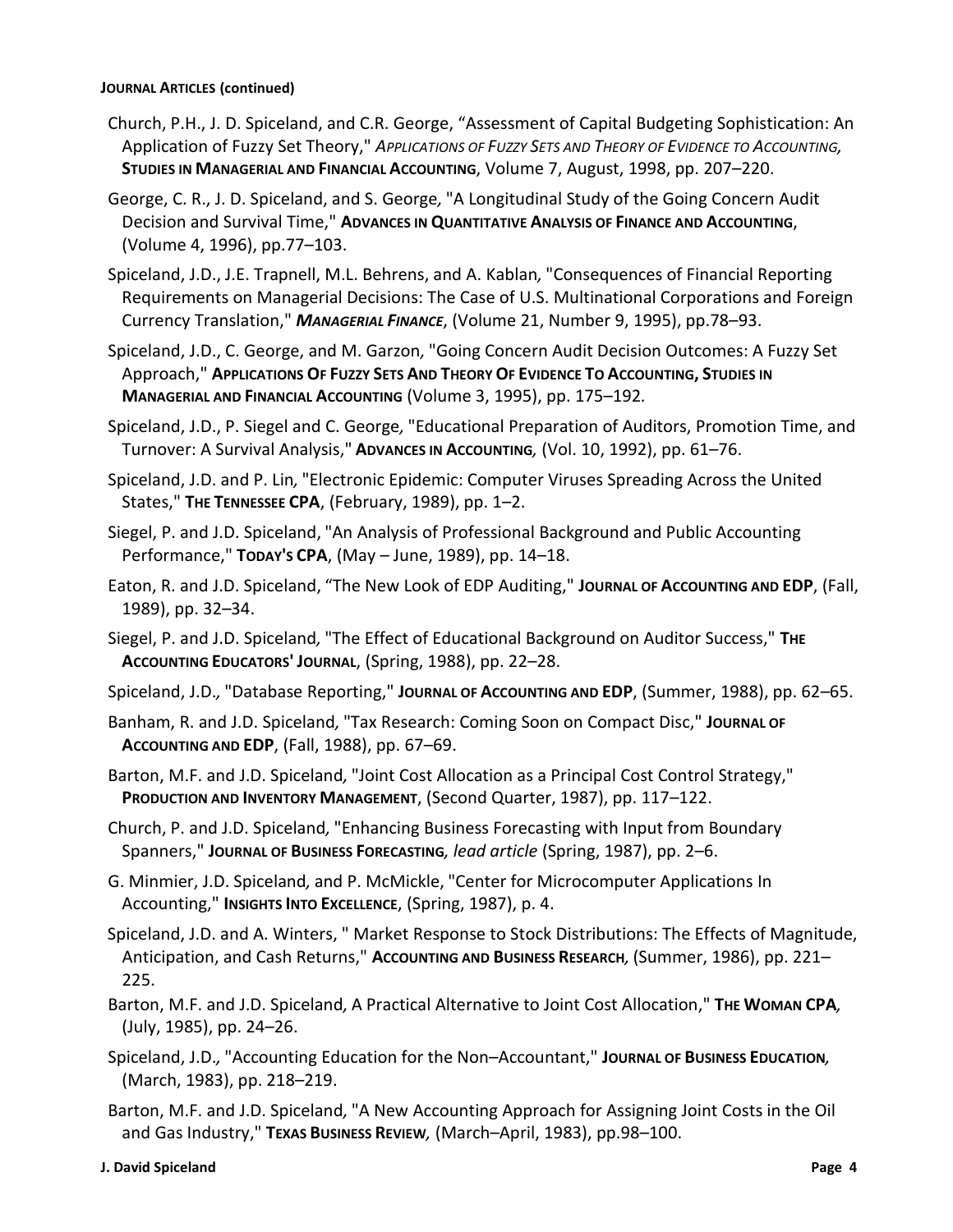#### **JOURNAL ARTICLES (continued)**

- Spiceland, J.D., "A CPA Preparation Program for Non–Accounting Majors," **JOURNAL OF ACCOUNTING EDUCATION**, (September, 1983), pp. 169–171.
- Barton, M.F. and J.D. Spiceland*,* "Real Property Investment Decisions ACRS vs Straight–line Depreciation," **THE WOMAN CPA***,* (October, 1983), pp. 19–22.
- Lambert, K. and J.D. Spiceland*,* "Your Personal Income Taxes and the New Law," **BUSINESS***,* (Fall, 1983), pp. 33–37.
- Spiceland, J.D. and J. Trapnell*,* "The Effect of Market Conditions and Risk Classification on Market Model Parameters," **JOURNAL OF FINANCIAL RESEARCH***,* (Fall, 1983), pp. 217–222.
- Lee, J. and J.D. Spiceland*,* "Use Only Four Financial Ratios to Predict Failure, Bond Ratings," **JOURNAL OF BUSINESS FORECASTING**, (Winter, 1982–83), pp. 24–25

[reprinted in **UNDERSTANDING BUSINESS FORECASTING: A MANAGER'S GUIDE**, A. Migliaro and C.L. Jain, editors, Graceway Publishing Company, New York (Fall, 1985)]

- Spiceland, J.D., V. Brenner, and B. Hartman*,* "Standards for Programs and Schools of Professional Accounting: Accounting Group Perceptions," **THE ACCOUNTING REVIEW**, (January 1980), pp. 134– 143.
- Hartman, B. and J.D. Spiceland*,* "Educational Preferences of Accounting Employers," **THE LOUISIANA CPA***,* (January 1978), pp. 25–27.
- Spiceland, J.D. and H. Zaunbrecker*,* "The Usefulness of Human Resource Accounting in Personnel Selection," **MANAGEMENT ACCOUNTING***,* (February 1977), pp. 29–40.
- Spiceland, J.D. and H. Zaunbrecker*,* "Human Resource Accounting: An Historical Perspective," **THE ACCOUNTING HISTORIAN***,* (Fall, 1976), pp. 1–2.

### **PROFESSIONAL PROGRAM PRESENTATIONS**

- "Incorporating Data Analytics into the Intermediate Accounting Course Sequence," (with C. Spiceland), presented at the 2019 TACTYC Conference, Fort Worth, TX (May 17, 2019).
- "Including Data Analytics in Accounting Curricula," (with C. Spiceland), presented at the *2019 New England Accounting Summit*, Babson University (March 1, 2019).
- "Use of Data Analytics in Accounting Curricula," presented at the *Manning School Accounting Speaker Series*, University of Massachusetts-Lowell (November 2, 2018).
- "Accounting can be Fun: Motivating Generation Z Students to Learn," (with Spiceland, C.) presented at the *2018 TACTYC Conference,* Tampa, FL (May 19, 2018).
- "Tourist Trap: The New Lease Accounting Standard and Debt Covenants," (with Spiceland, C. and P. Njoroge) presented at the *American Accounting Association's Teaching, Learning, and Curriculum Section Midyear Colloquium* (November 17, 2017).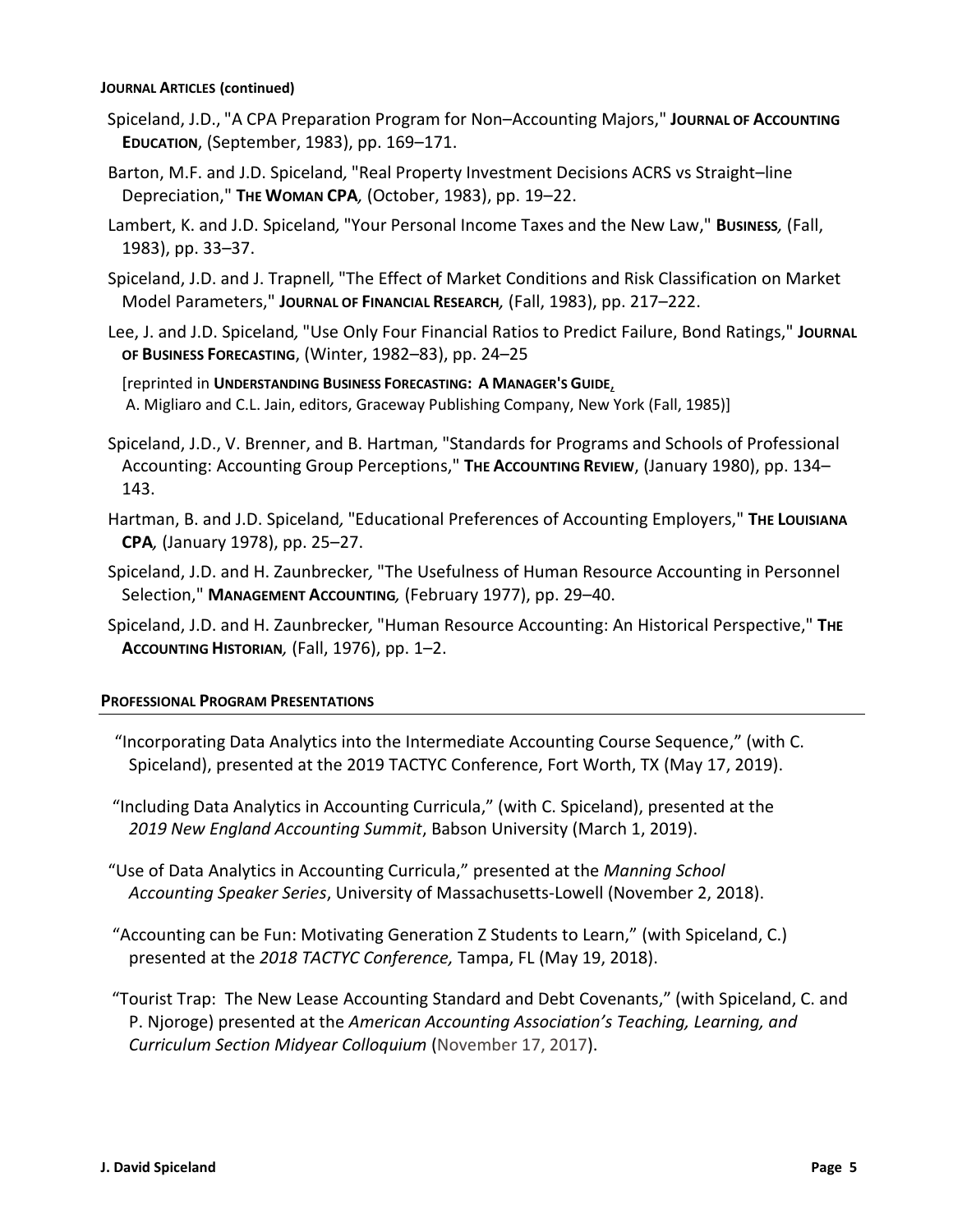- "Tourist Trap: The New Lease Accounting Standard and Debt Covenants," (with Spiceland, C. and P. Njoroge) presented at the *Northeast Regional Meeting of the American Accounting Association,* Providence, RI (October 19–21, 2017).
- "The Professor behind the Curtain: How to be an Effective Educator in an Online Environment," (with Spiceland, C. P.), presented at the *2017 TACTYC Conference,* Austin TX (May 19, 2017).
- "Teaching Teachers to Teach," panelist (with C. Spiceland, K. Dunn, S. Hairston, M. Kohlbeck), Southeast Regional *Meeting of the American Accounting Association* (April 28, 2017)*.*
- "Pilot Course: A Teaching Practicum/Professional Development Course as an Integral Component of a PhD Program," (with C.M. Callahan, C.P. Spiceland, and Stephanie Hairston), presented at the Southeast Regional *Meeting of the American Accounting Association,* St. Petersburg FL (April 3, 2014)*.*
- "Retention Rate and Performance Impact of Core Competency Focus and Contemporary Learning Technologies," (with C.P. Spiceland and S.J. Schaeffer), presented at the Southeast Regional *Meeting of the American Accounting Association,* St. Petersburg FL (April 4, 2014)*.*
- "The Usefulness of Earnings Quality for Nonprofit Hospitals and the Effect on Donations," (with Callahan, C.M. and C.P. Spiceland), presented at the *Annual Meeting of the American Accounting Association,* Washington DC (August 10, 2012).
- "The Quality of Earnings in Nonprofit Hospitals," (with Callahan, C.M. and C.P. Spiceland), abstract published in the *Proceedings of the Government Nonprofit Midyear Meeting of the American Accounting Association,* San Diego CA (March 2012).
- "IFRS and Financial Reporting Update," Pinnacle Airlines, Memphis, TN (March 23, 2011).
- "IFRS Integration in Intermediate Accounting," presented at the Minnesota Council of Accounting Educators Annual Conference, Minneapolis, Minnesota (April 16, 2010).
- "Accounting Education in the Twenty–first Century," presented at the 3rd Annual Accounting Faculty Teachers' Seminar, Overland Park, Kansas (April 11, 2003).
- "Impact of New FASB Pronouncements," presented at the Memphis chapter of the Tennessee Society of CPAs (January 8, 2002).
- "Workshop on Website and CD Technology in Intermediate Accounting," at the 2000 Southwest Regional Meeting of the American Accounting Association (March 17, 2000).
- "Integrating the Internet and Multimedia in Teaching Accounting," presented at the 2000 Southwest Regional Meeting of the American Accounting Association (March 15, 2000).
- "Internet Applications in Accounting Education," presented at the 1998 Tennessee Association of Accounting Educators, Nashville, TN, September 25, 1998.
- Development and teaching of Financial Reporting seminar for ATC International and Price Waterhouse in Moscow, Russia (June 8–17, 1998).
- "Using the Internet to Enhance the Classroom Experience," presented at the EDP '98 Symposium, Falls Creek Falls, TN (April, 1998).
- "Effective Use of the Internet in the Accounting Curriculum," presented at the Annual Meeting of the Missouri Association of Accounting Educators (November 1997).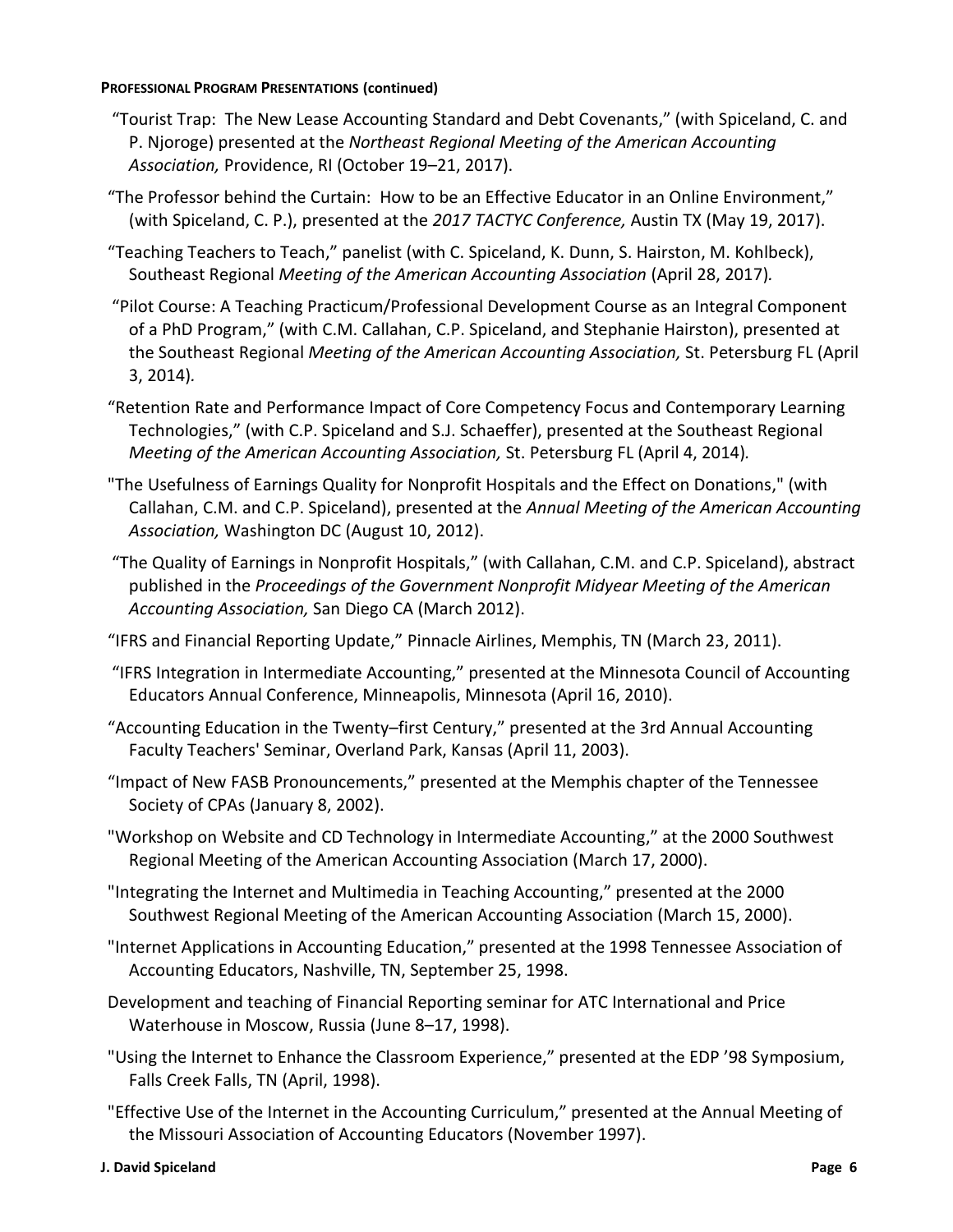- "The Impact of the Mentoring Process on MAS Professionals During a CPA Firm's Restructuring" (with Rigsby, J.T. and Siegel, P.H.) published in the *Proceedings of the Southwest Meeting of the American Accounting Association* (April, 1996).
- "Nonlinear Specification of the Return–Earnings Relation Across Industries: Application of the Marquardt Algorithm," (with Kim, J. J. and S. Y. Lee), published in the *Proceedings of the Mid– Atlantic Meeting of the American Accounting Association* (March, 1996).
- "An Analysis of the Impact of the Mentoring Process on MAS Professionals During a CPA Firm's Restructuring," (with J. Rigsby and P. Siegel), presented at the National Meeting of the American Accounting Association (August 1995).
- "Disclosure of Tax Burden in Financial Statements: Is It Time to Change the Tax Footnote?" (with Hollingsworth, D.) abstract published in the *Proceedings of the National Meeting of the American Accounting Association* (August, 1990), p. 204.
- "The Statement of Cash Flows," presented at the Annual Meeting of the Tennessee Society of CPAs (June, 1988).
- "Responsibility for the Contents of Financial Statements as Perceived by Presidents/CFO's vs. Auditors," (with Barton, M.F.) published in the *Proceedings of the Southwest Decision Sciences Institute Conference* (March, 1988).
- "The Responsibility for Financial Statements: External Auditors or Management?" (with Barton, M.F. and K.R. Lambert) published in the *Proceedings of the Sixth Annual Conference on Accounting Education*, Kyoto, Japan (October 1987).
- "Public Accounting Performance and Educational Preparation: Some Extended Tests," (with Siegel, P.H. and D.H. Windle) published in the *Proceedings of the National Meeting of the American Accounting Association* (August, 1987), pp. 105–106.
- "Business Forecasting and the Organizational–Environmental Interface," (with Church, P.H.) abstract published in the *Proceedings of the 1987 International Symposium on Forecasting*, the International Institute of Forecasters (May, 1987), p. 85.
- "The Association between Computers in Accounting Education and Career Paths," presented at the Mid–Atlantic Regional Meeting of the American Accounting Association (April, 1987).
- "Internal vs. External Auditors: Is There a Shift in Responsibilities?" (with Barton, M.F.) abstract published in the *Proceedings of the 1987 Southeast American Accounting Association Regional Meeting* (April, 1987).
- "Auditor Education and Professional Performance," (with Siegel, P.H.) published in the *Proceedings of the Western American Accounting Association Regional Meeting* (April, 1987), pp. 73–81.
- "An Alternative Approach to Incorporating Firms' Financial Characteristics for Forecasting Purposes," (with Lee, J.) abstract published in the *Proceedings of* the *1987 International Symposium on Forecasting*, the International Institute of Forecasters (May, 1987), p. 56.
- "The Role of Boundary Spanners in Environmental Forecasting," (with Church, P.H.) abstract published in *Proceedings of the Annual Conference of the International Association of Business Forecasting* (December, 1986), p. 40.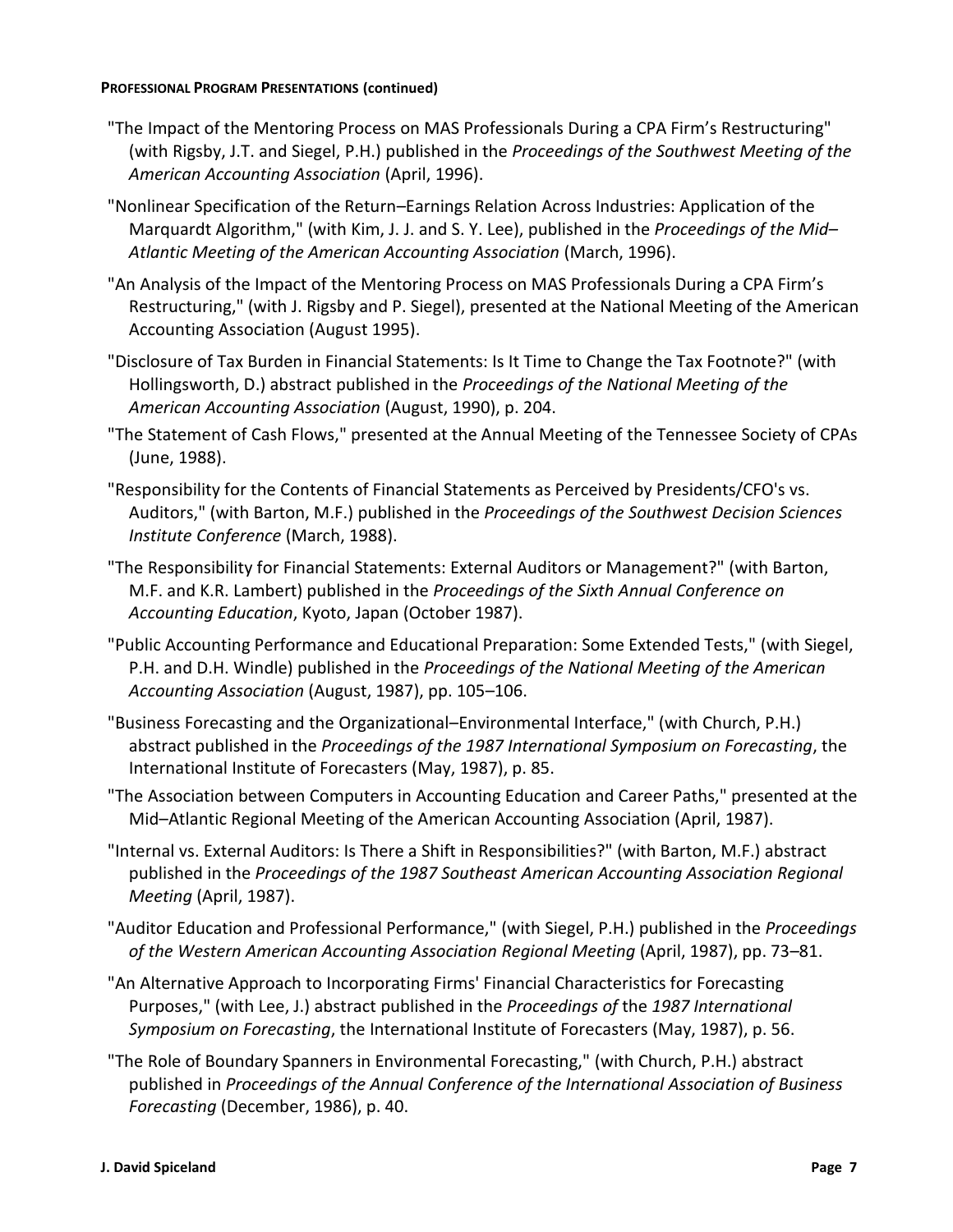- "On the Use of Recoverable Amounts in Accounting for Changing Prices," (with Agrawal, S.P.) published in the *Proceedings of the 1986 Ohio American Accounting Association Meeting* (May, 1986).
- "Microcomputer–Augmented Accounting Education: An Opportunity for Two–Year Accounting Graduates," (with Barton, M.F. and L.L. Hicks) published in the *Proceedings of the Southwest Business Symposium* (April, 1986), pp. 65–70.
- "The Effect of Magnitude and Location of Foreign Investments on Systematic Risk of Multinational Corporations," (coauthored), presented at the Southeast Regional Meeting of the American Accounting Association (April 1986).
- "Employment Opportunities and Education of Two–Year Accounting Degree Candidates," (with Barton, M.F. and L.L. Hicks), presented at the National Meeting of the American Accounting Association, August 1986.
- "Some Preliminary Findings Concerning Computer Applications in Two–Year Accounting Degree Schools," (with Barton, M.F. and L.L. Hicks) published in the *Proceedings of the Southeast American Accounting Association Regional Meeting* (April, 1985), pp. 317–319.
- "The Employment of Two–Year Accounting Associate Degree Candidates," (with Barton, M.F. and L.L. Hicks) published in the *Proceedings of the National American Accounting Association Meeting* (August, 1984), pp. 79–80.
- "Empirical Research in Financial Accounting," session chair at the Southeast Regional Meeting of the American Accounting Association (April, 1984).
- "The Two–Year Accounting Graduate: What They Do and Where They Work," (with Barton, M.F. and L.L. Hicks) published in the *Proceedings of the National American Accounting Association Meeting* (August, 1983), pp. 58–59.
- "Qualified Audit Opinions and Qualifications: Do They Really Matter: A Comment," (coauthored), presented at the National Meeting of the American Institute of Decision Sciences, San Francisco (November 25, 1982).
- "Real Property Investment Decisions ACRS vs Straight–line Depreciation," (coauthored), presented at the Southeast meeting of the American Accounting Association (April, 1982).
- "Behavioral Implications of Accounting Research," session chair at the Southeast Regional Meeting of the American of Decision Sciences, February 17, 1982.
- "Reporting Funds Flow and Liabilities," presented to the Memphis Chapter of the American Society of Women Accountants (October 10, 1981).
- "Some Descriptive Characteristics of Doctoral Programs in Accounting" (with Trapnell, J.) published in the *Proceedings of the Southwest Regional Meeting of the American Accounting Association*  (March, 1981), pp. 366–371.
- "Instability of Market Model Parameters in Bull and Bear Markets: Some Further Evidence," (with J. Trapnell) published in the *Proceedings of the Southwest Regional Meeting of the American Accounting Association* (March, 1980), pp. 274–276.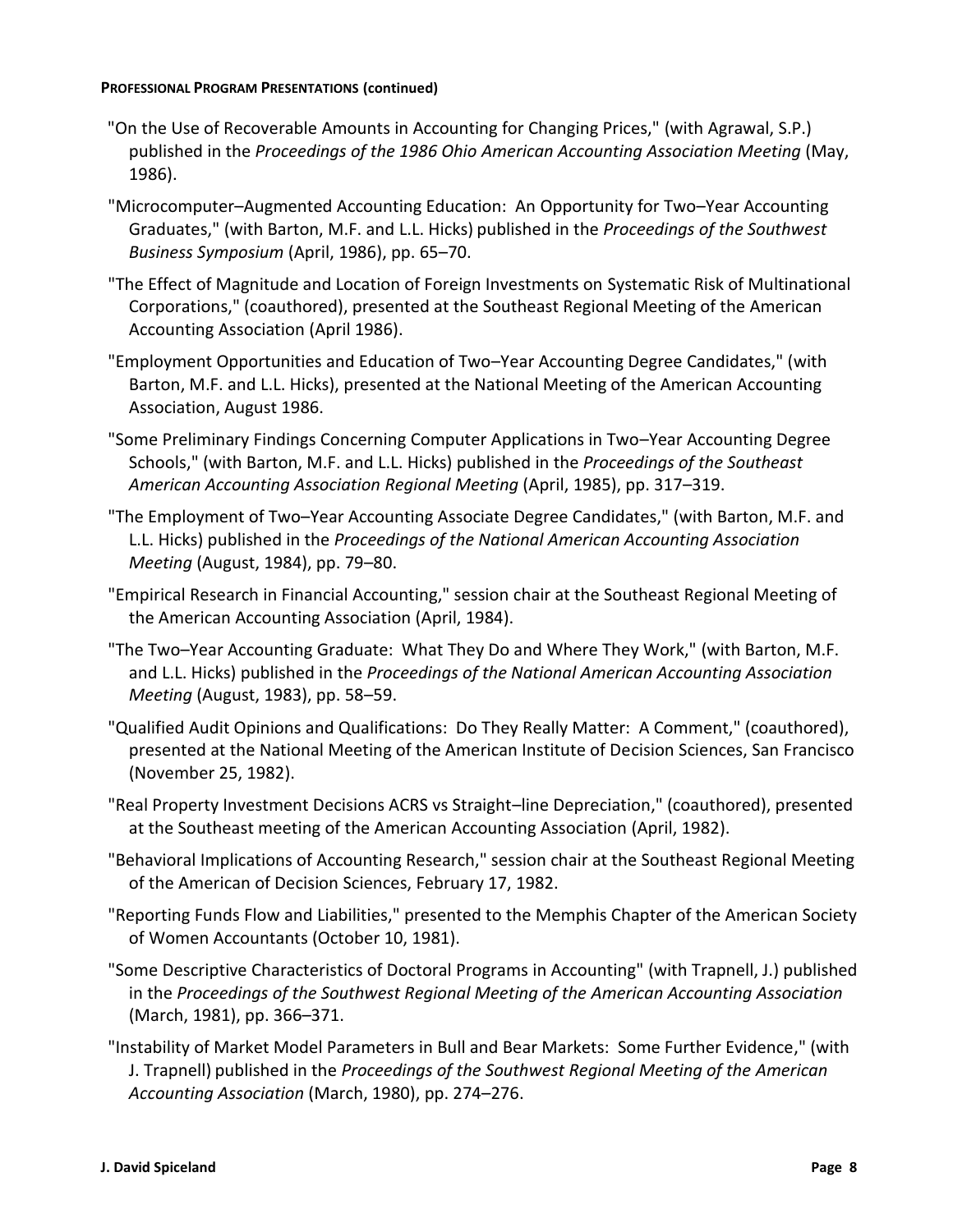- "Decomposition Analysis of Financial Analysis of Financial Statements Under Constant Dollar Accounting: A Comment," presented at the Southeast Regional Meeting of the American Institute of Decision Sciences (February 22, 1980).
- "Accounting in an Inflationary Environment," presented to the Baton Rouge Chapter of the National Association of Accountants (February 14, 1980).
- "The Direction of Accounting Education," presented at the Central Regional Meeting of Harper & Row, Publishers (August 30, 1979).
- "Systematic Inconsistencies in Intraperiod Beta," (coauthored), presented at the Southeast Regional Meeting of the American Accounting Association (April 27, 1979).
- "Teaching Accounting Principles," panel discussant at the Southwest Regional Meeting of the American Accounting Association (March 16, 1979).
- "Direction of the FASB," presented to the American Society of Women Accountants (November 7, 1978).
- "Ambiguities in Accounting for Leases," presented to the Baton Rouge Chapter of the National Association of Accountants (September 19, 1978).
- "An Empirical Test of Certain Provisions of Accounting Series Release 190," (coauthored), presented at the Southeast Regional Meeting of the American Accounting Association (April, 1978).
- "Share Price Response to Stock Distribution Size and the Effect on Cash Return," (with A.J. Winters) published in the *Proceedings of the Southwest Regional Meeting of the American Accounting Association* (March, 1978), pp. 112–117.
- "Accounting Information and Its Effect on the Valuation Ratio: A Comment," presented at the Southeast Regional Meeting of the American Institute of Decision Sciences (February, 1978).
- "The Role of the Computation Method in Values of Reported Replacement Cost Numbers" (with Hartman, B.P. and J. Lee) published in the *Proceedings of the Southwest Regional Meeting of the American Accounting Association* (March, 1978), pp. 118–121.
- "Marketable Securities and Segment Reporting," presented at the Summer Workshop of the Accountants' Association of Louisiana (June 25, 1977).
- "The Accounting Implications of Market Response to Stock Distributions," (coauthored), presented at the Southeast Regional Meeting of the American Accounting Association (April, 1977).
- "An Assessment of the Marketability of an Accounting Degree," (with Hartman, B.P.) published in the *Proceedings of the Southwest Regional Meeting of the American Accounting Association* (March, 1977), pp. 123–125.
- "A Comment on Inflation Accounting––A Comparison of Alternatives," presented at the Mid–Atlantic Regional Meeting of the American Accounting Association (April 2, 1976).
- "Accounting Measures of Risk as Determinants of Bond Risk Premiums," published in *Accounting: A Multifaceted Profession,* the *Proceedings of the Mid-Atlantic Regional Meeting of the American Accounting Association* (1976), pp. 1–20.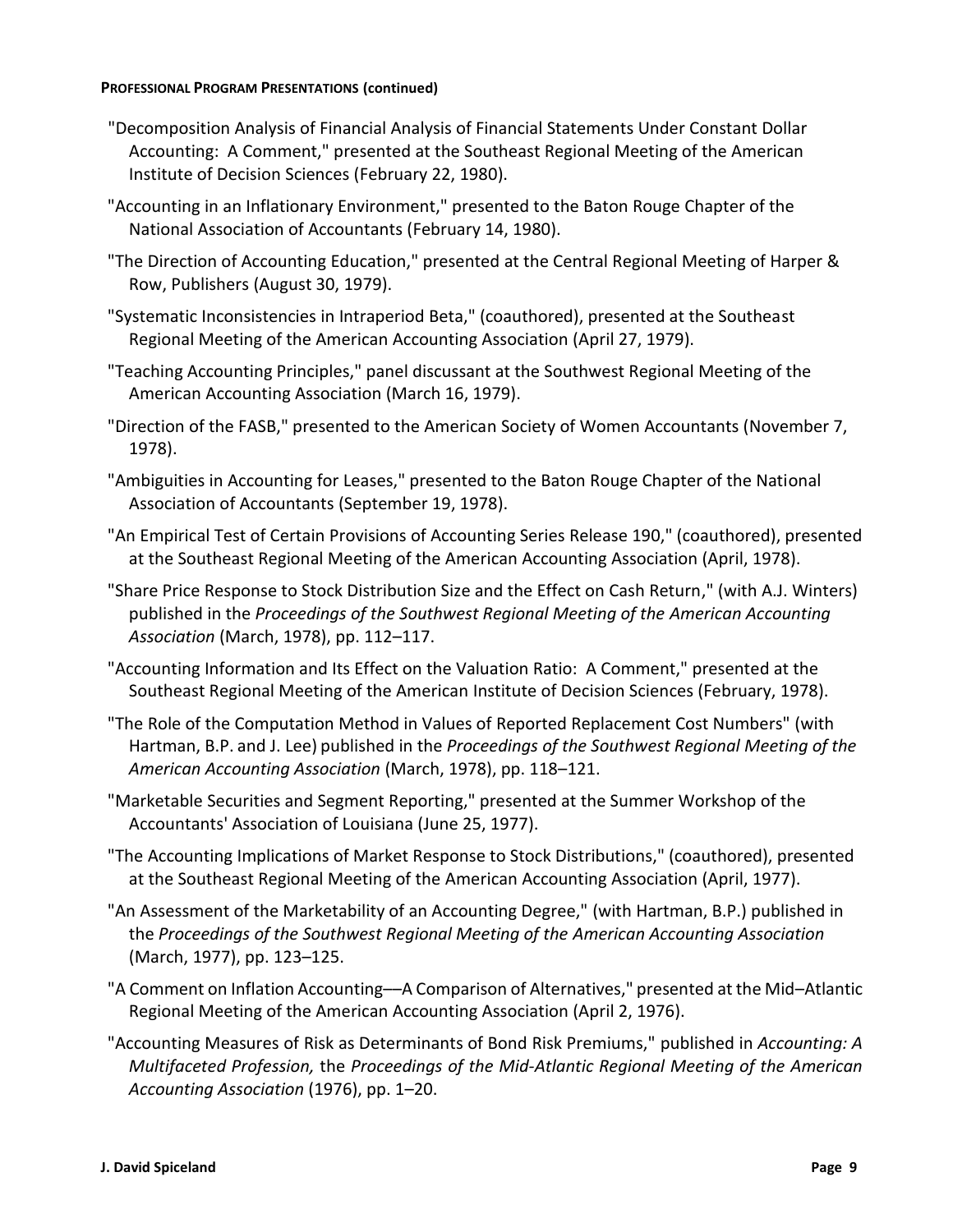## **EDITORIAL**

| Manuscript Reviewer, Southeast Meeting of the American Accounting Association     |           |
|-----------------------------------------------------------------------------------|-----------|
| Manuscript Reviewer, ADVANCES IN ACCOUNTING EDUCATION                             |           |
| Editorial Board, MERLOT, Multimedia Educational                                   |           |
| Resource for Learning and Online Teaching                                         | 2000-2003 |
| Manuscript Reviewer, NATIONAL Meeting of the American Accounting Association      | 2001      |
| Editorial Advisory Board, MANAGERIAL FINANCE                                      | 1996-1997 |
| Editorial Board, APPLICATIONS OF FUZZY LOGIC AND THEORY OF EVIDENCE IN ACCOUNTING | 1994-1997 |
| Academic Manuscript Reviewer, Accounting HORIZONS                                 | 1995-1996 |
| Board of Advisors and Contributors, JOURNAL OF ACCOUNTING AND EDP                 | 1987-1990 |
| Editorial Board, THE TENNESSEE CPA                                                | 1988-1989 |
| <b>Academic Manuscript Reviewer, JOURNAL OF INFORMATION SYSTEMS</b>               |           |
| Manuscript Reviewer, MIS QUARTERLY                                                | 1987-1988 |
| Manuscript Review Board, DATA MANAGEMENT                                          | 1987-1988 |
| Manuscript Reviewer, JOURNAL OF ACCOUNTING, AUDITING, AND FINANCE                 | 1987      |
| Textbook Reviews for: Irwin, Inc.; Random House, Inc.;                            |           |
| West Publishing Company; Allyn and Bacon, Inc.;                                   |           |
| Harper and Row; Harcourt, Brace, Jovanovich, Inc.; Addison-Wesley;                |           |
| Dryden Press; Wiley; Houghton Mifflin; William Brown.                             | 1976-1984 |
| Editor, The Louisiana Certified Public Accountant (Journal)                       | 1977-1981 |
| Editor, CPA Lagniappe (Periodical)                                                |           |

## **COURSES TAUGHT**

| Intermediate Accounting II                              | <b>Simmons University</b>         |
|---------------------------------------------------------|-----------------------------------|
| Intermediate Accounting III                             | University of Memphis             |
| Intermediate Accounting III Online                      | University of Memphis             |
| Intermediate Accounting II                              | University of Memphis             |
| Intermediate Accounting II Online                       | University of Memphis             |
| <b>Strategic Accounting (MS)</b>                        | University of Memphis             |
| <b>Financial Accounting Research (Doctoral Seminar)</b> | University of Memphis             |
| <b>Financial Accounting (Executive MBA)</b>             | University of Memphis             |
| Intermediate Accounting I                               | University of Memphis             |
| Advanced Accounting Theory (MS) Online                  | University of Memphis             |
| <b>Advanced Accounting Theory (MS)</b>                  | University of Memphis             |
| Microcomputer Applications in Accounting                | University of Memphis             |
| International Accounting (MS)                           | University of Memphis             |
| <b>Introductory Financial Accounting</b>                | University of Memphis             |
| Intermediate Accounting I                               | Louisiana State University        |
| Intermediate Accounting II                              | Louisiana State University        |
| <b>Financial Accounting Research (Doctoral Seminar)</b> | Louisiana State University        |
| Intermediate Accounting II                              | Louisiana State University        |
| Managerial Accounting (MBA)                             | Louisiana State University        |
| <b>Financial Accounting (MBA)</b>                       | Louisiana State University        |
| <b>Introductory Accounting</b>                          | University of Arkansas            |
| <b>Introductory Accounting</b>                          | Middle Tennessee State University |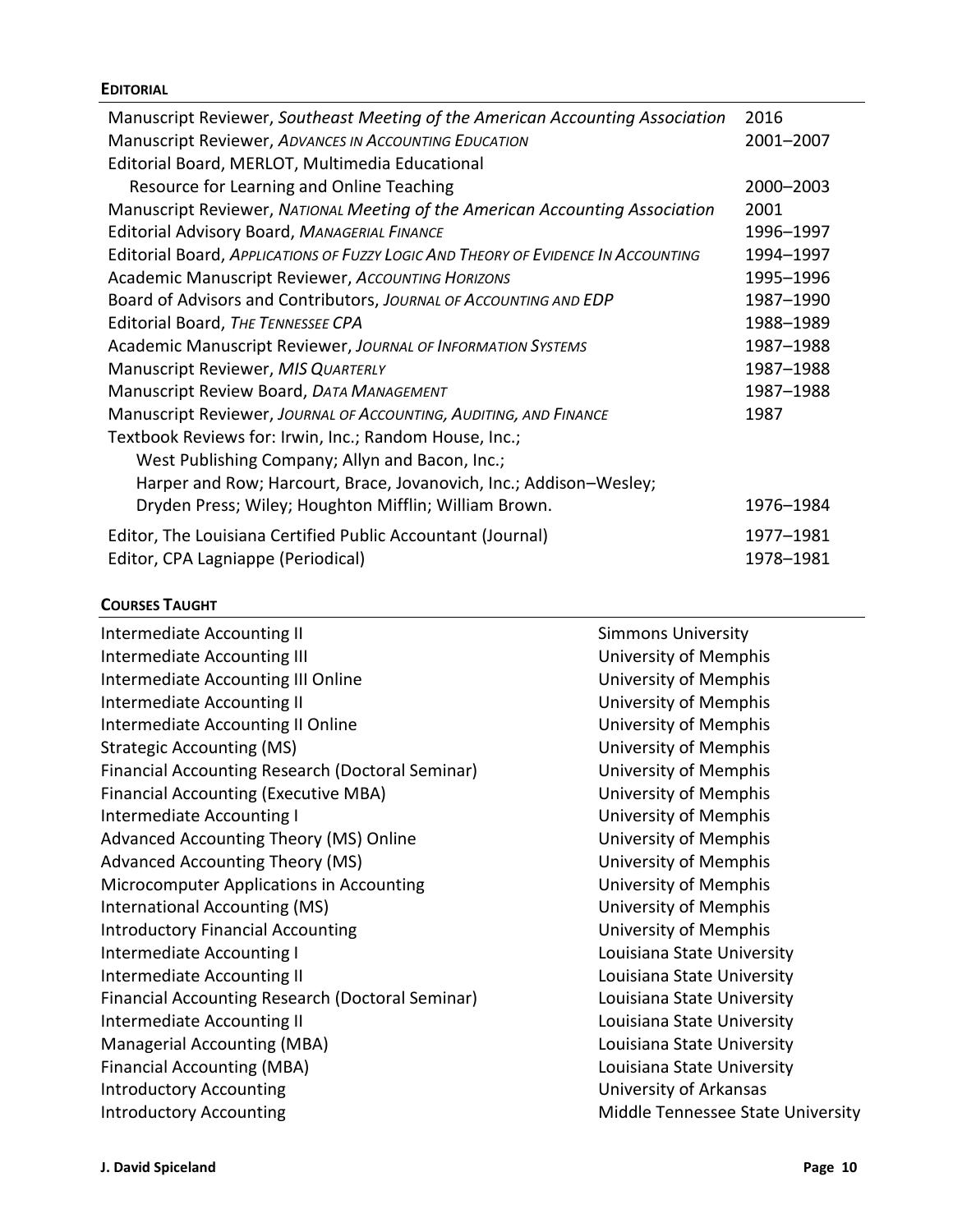## **AWARDS AND HONORS**

| Dean's Service Award - Fogelman College of Business                                                          | 2013      |
|--------------------------------------------------------------------------------------------------------------|-----------|
| All-Around Faculty Member Award - School of Accountancy                                                      | 2011      |
| Crystal Award for First Edition of the Year (Financial Accounting, 1e)<br>- McGraw-Hill Publishing           | 2010      |
| Outstanding Advising Award - School of Accountancy                                                           | 2010      |
| Crystal Award for Outstanding Revision of the Year (Intermediate Accounting, 3e)                             |           |
| - McGraw-Hill Publishing - only book ever to win the award twice                                             | 2005      |
| Suzanne Downs Palmer Professorship                                                                           | 2003-2004 |
| Crystal Award for Outstanding Revision of the Year (Intermediate Accounting, 2e)<br>- McGraw-Hill Publishing | 2002      |
| Multimedia TAF Innovative Award- University of Memphis (with J. Turner)                                      | 2001      |
| Business faculty representative for State of Tennessee to MERLOT,                                            |           |
| Multimedia Educational Resource for Learning and Online Teaching                                             | 2000      |
| Multimedia TAF Innovative Award-University of Memphis                                                        | 1999      |
| Technological Innovations in the Classroom Award - Fogelman College of Business                              | 1998      |
| Multimedia TAF Innovative Award-University of Memphis                                                        | 1997      |
| Research Award - Best Article - Second Place - Fogelman College of Business                                  | 1997      |
| Distinguished Teaching Award - University of Memphis (finalist)                                              | 1994      |
| Distinguished Teaching Award - University of Memphis (finalist)                                              | 1993      |
| Part of intra-university team awarded a \$110,000 grant to teach essentials of                               |           |
| business to trainers in Eastern Europe (Poland, Romania, and Czechoslovakia)                                 | 1992      |
| Distinguished Teaching Award - University of Memphis (special mention)                                       | 1992      |
| University Distinguished Research Award (college nominee)                                                    | 1991      |
| University Distinguished Research Award (college nominee)                                                    | 1990      |
| Dean's Honor Scholar                                                                                         | 1988-1989 |
| Dean's Merit of Excellence Award for Teaching, Research, and Service                                         | 1989      |
| University Distinguished Research Award (college nominee)                                                    | 1989      |
| University Distinguished Research Award (college nominee)                                                    | 1988      |
| Research Award - Best Article - Second Place - Fogelman College of Business                                  | 1987      |
| University Distinguished Research Award (college nominee)                                                    | 1987      |
| Center of Excellence Research Professorship                                                                  | 1986-1987 |
| Intel Corporation Research Grant                                                                             | 1984      |
| Fogelman College of Business and Economics Research Grant                                                    | 1981      |
| College of Business Research Grant - LSU                                                                     | 1977      |
| College of Business Research Grant - LSU                                                                     | 1976      |
| American Accounting Association Doctoral Consortium Representative                                           | 1974      |